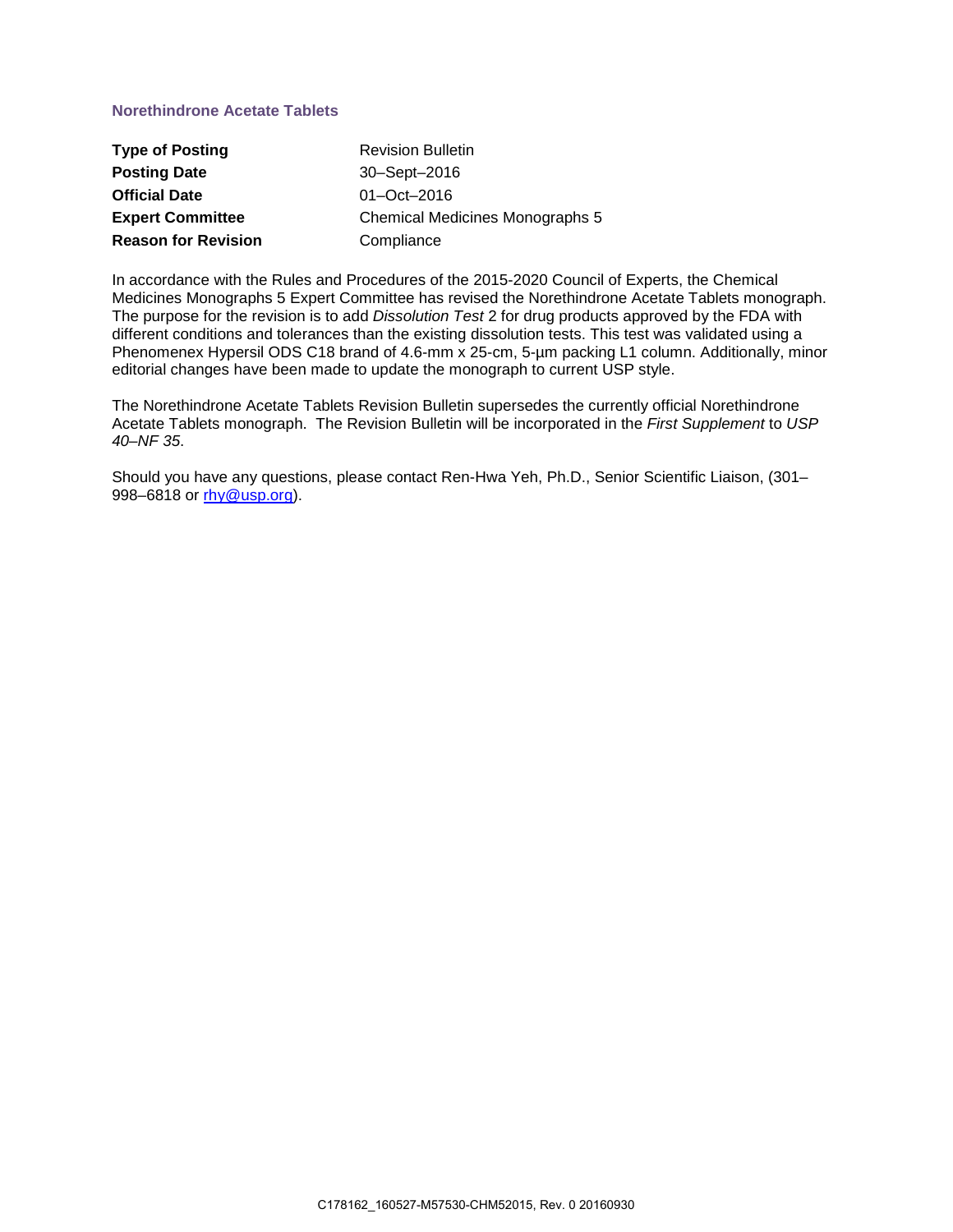# **Norethindrone Acetate Tablets PERFORMANCE TESTS**

### **DEFINITION**

Norethindrone Acetate Tablets contain NLT 90.0% and *Change to read:* NMT 110.0% of the labeled amount of norethindrone  $\alpha$  **DISSOLUTION**  $\langle 711 \rangle$ 

### • A. INFRARED ABSORPTION (197K)

**INFRARED ABSORPTION** (197K)<br> **Analysis:** Mix an amount of powdered Tablets equiva-<br>
lent to 50 mg of norethindrone with 15 mL of solvent<br>
hexane. Stir the solution occasionally for 15 min. Cen-<br> **Standard solution:** A kno trifuge the mixture, then decant and discard the sol-<br>vent hexane. Extract the residue with two 10-mL por-<br>*Standard solution* may be prepared by dissolving the Find the same centrifuging and decarting as<br>before, and discard the solvent hexane, centrifuging and decarting as<br>before, and discard the solvent hexane. Add 25 mL of<br>ceeding 0.5% of the final volume of methanol, not ex-<br>c

**Acceptance criteria:** The IR absorption spectrum of a **Mode:** UV potassium bromide dispersion prepared from the resi-<br>**Analytical** potassium bromide dispersion prepared from the resi- **Analytical wavelength:** Maximum absorbance at

**Process Calculate Standard solution:** 10 µg/mL of USP Norethindrone external calculate the percentage of the labeled amount of the labeled acetate (C<sub>22</sub>H<sub>28</sub>O<sub>3</sub>) dissolved:

**Sample solution:** Nominally 10 µg/mL of norethin-<br>
•Result =  $(A_0/A_5) \times (C_5/L) \times D \times V \times 100$  (RB 1-Oct-2016) drone acetate in alcohol prepared as follows. Transfer<br>an amount of finely powdered Tablets (powder NLT 20 an amount of finely powdered Tablets (powder NLT 20<br>
Tablets) equivalent to 20 mg of norethindrone acetate  $A_S$  = absorbance of the Standard solution<br>
to a separator, add 10 mL of water, and extract with  $C_S$  = concentrat to a separator, add 10 mL of water, and extract with *three 25 mL portions of chloroform*, filtering each exthree 25 mL portions of chloroform, filtering each ex-<br>
tract through chloroform-washed cotton. Evaporate the<br>
tract hrough combined chloroform-washed conton. Evaporate the<br>
respective in alcohol, transfer the solution of

lets taken: needed. Dilute with *Medium* to volume.

$$
Result = (A_U/A_S) \times (C_S/C_U) \times 100
$$

$$
u_{\nu}
$$
 = absorbance of the Sample solution

- 
- 
- 

**Acceptance criteria:** 90.0%–110.0%

**.Test 1**• (RB 1-Oct-2016) **IDENTIFICATION IDENTIFICATION Medium:** Dilute hydrochloric acid (1 in 100) contain-

**Standard solution:** A known concentration of USP

test. Dilute with *Medium* if necessary.<br>Instrumental conditions

wavelengths as that of a similar preparation of USP 350 to 310 nm and extending beyond the maximum<br>Norethindrone Acetate RS.<br>**Analysis** Analysis

**Analysis ASSAY Samples:** *Standard solution* and *Sample solution* •

- 
- 
- 
- 
- 
- 

- 
- 

- 
- **Cell:** 1 cm<br> **Blank:** Alcohol<br> **Standard solution, Sample solution, and Blank<br>
Calculate the percentage of the labeled amount of nor-<br>
<b>Calculate the percentage of the labeled amount of nor-**<br> **Calculate the percentage o** the flask volume of methanol. Sonicate to dissolve as
- **Standard solution:** 0.0011 mg/mL of USP Norethin-<br>drone Acetate RS from the *Standard stock solution* pre-<br>pared as follows. Dilute 2 mL of the *Standard stock*  $A<sub>0</sub>$  = absorbance of the Sample solution<br>  $A<sub>5</sub>$  = absorbance of the Standard solution<br>  $C<sub>S</sub>$  = concentration of USP Norethindrone Acetate<br>
RS in the Standard solution (µg/mL)<br>  $C<sub>U</sub>$  = nominal concentra
	-

**Chromatographic system**

(See *Chromatography* 〈621〉*, System Suitability*.)